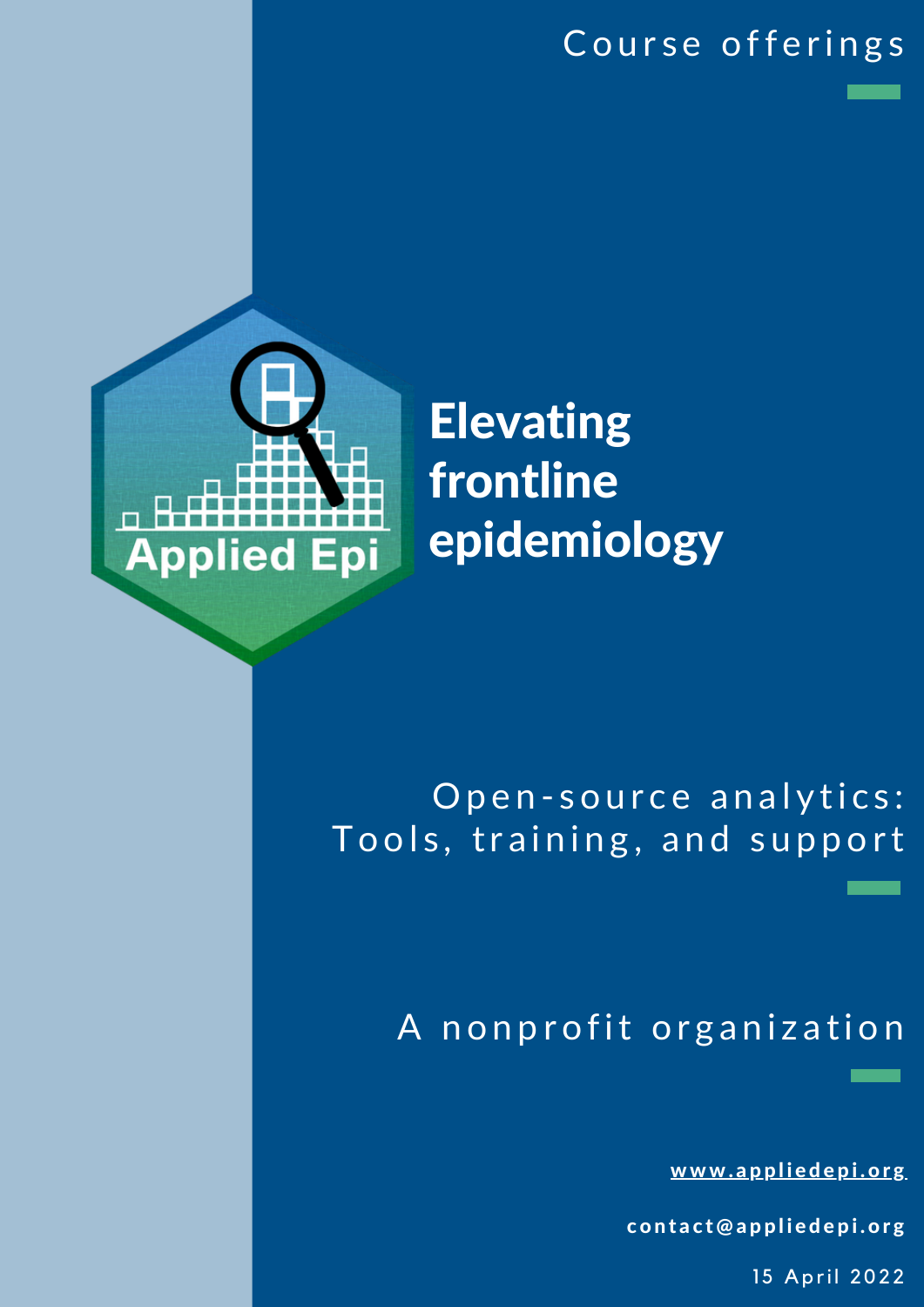# WHO WE ARE

### ELEVATING FRONTLINE EPIDEMIOLOGY

[Applied](http://www.appliedepi.org/) Epi is a nonprofit organization helping the frontline public health workforce achieve advanced, versatile, and cost-effective analytics capabilities.

Our [Epidemiologist](http://www.epirhandbook.com/) R Handbook has helped 175,000 people learn R (including 40,000 in lowand middle-income countries).

### FRONTLINE PRACTITIONERS AND R [EXPERTS](http://www.appliedepi.org/)

Our team has 150 practitioner experts in 35 countries around the world. We know the challenges of [ground-level](http://www.appliedepi.org/) public health practice, and can help you learn R.

### HARNESSING THE POWER OF R

- Free to use
- Open-source and customizable
- Brilliant data visualization
- Reproducible analysis and collaboration
- Dashboards and automated reports
- Advances equity in public health

*"With R Ican do anything. What took 10 hours in Excel, I do in less than 1 hour."*

- Haitian epidemiologist using our Epi R Handbook

# WHAT WE OFFER

#### A C[OMPREHENS](http://www.appliedepi.org/)IVE SUITE OF SERVICES



### **OPEN SOURCE TOOLS**

- The Epidemiologist R Handbook
- R packages for public health
- Situation report templates



#### R TRAINING

- Live courses
- Self-paced tutorials
- Train-the-trainer

*"An absolutely fantastic course, tailored to the needs of epidemiologists, with inspirational instructors. I cannot recommend highly enough."*

- UK health agency epidemiologist

## SUSTAINED SUPPORT

- Post-training follow-up / R help desk
- Community Q&A forum
- Mentorship program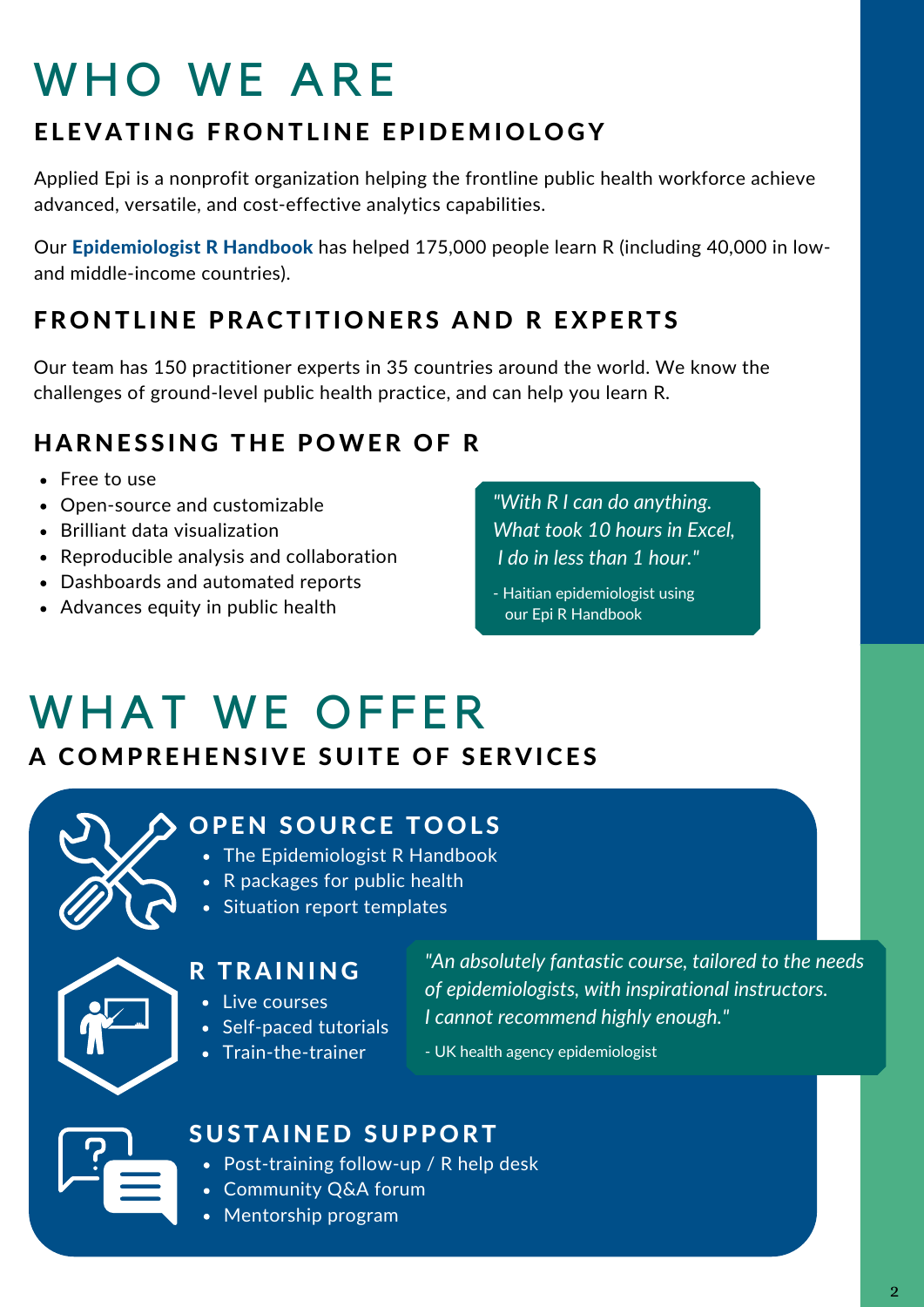# INTRODUCTION TO R FOR A P P L I ED E P I D E M I O L O G Y

#### **COURSE OVERVIEW**

Target audience: Public health practitioners, applied and field epidemiologists, data managers, researchers, and healthcare workers

Objectives: Participants learn to use R for applied epidemiology using outbreak investigation case studies

Duration: 35 hours (5 days)\* of live instruction



Topics: Data import and cleaning, transforming and joining data, data visualization, epidemic curves, basic statistics, descriptive summary tables, GIS demonstration, reproducible automated reports (see curriculum details on page 5)

Activities: Live coding demonstration, facilitated coding exercises, lecture, case studies

#### Format:

- Remote and in-person options available
- Courses for organizations, or open to the public (individual seats)
- Delivered as
	- o Condensed: 5 consecutive, full days OR
	- o Part-time: 10 half days over 5-10 weeks, with support available between sessions

*\*Cohorts with experience using other code-based statistical software (e.g. SAS or Stata) may be eligible for a 4-day course at reduced price*

Sustained support (for organizations): Included in the price are 3 group follow-up sessions (1.5 hours each) after the classroom instruction to help the organization apply R in their work context

**Online community:** Participants register on our Applied Epi Community website, which is a venue for Q&A during the course, and provides a supportive network afterwards

> *"I have been trying to teach myself R for years now... this Applied Epi course put me lightyears ahead in only 5 days!"*

- Epidemiologist at a global NGO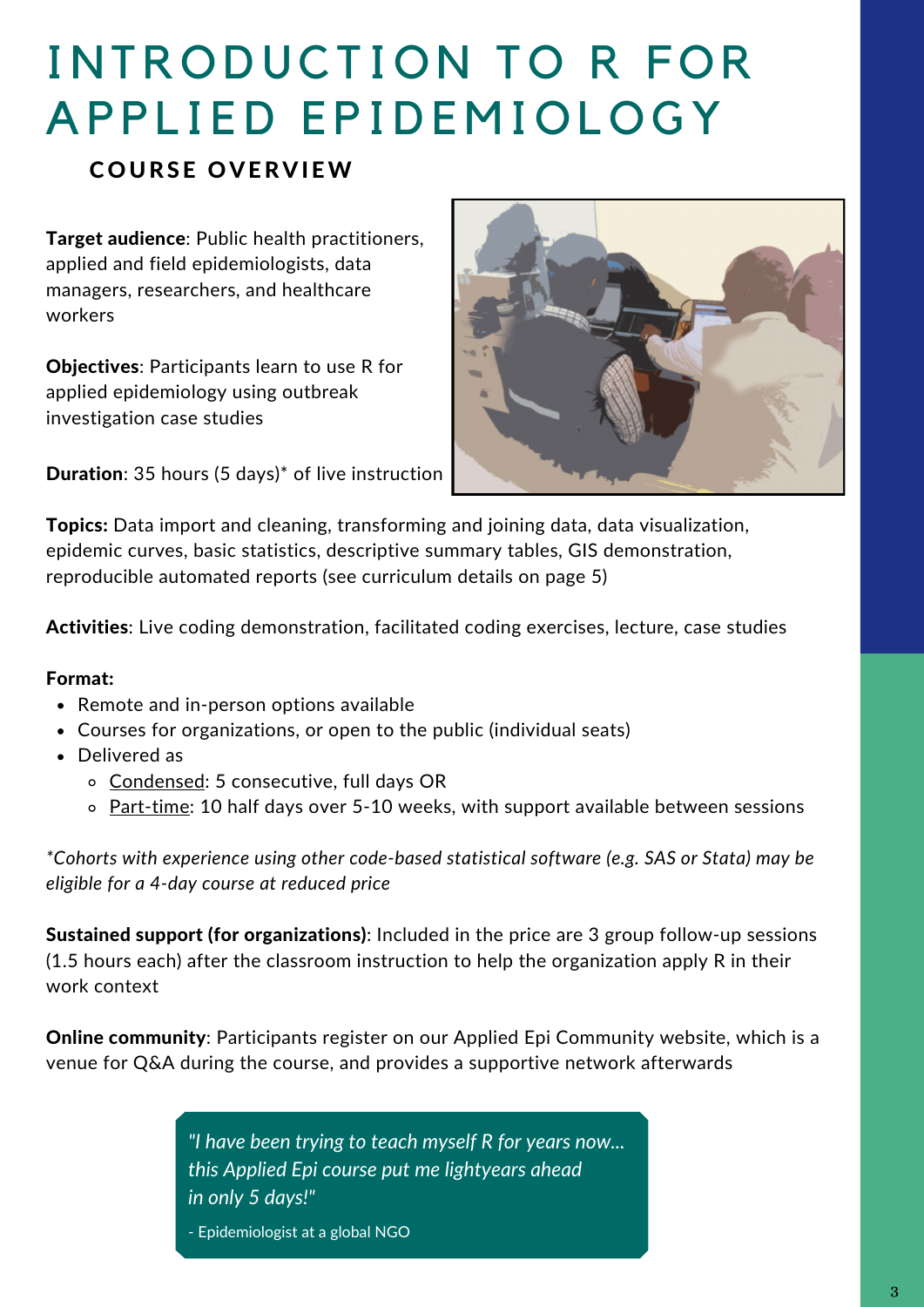# INTRODUCTION TO R FOR A P P L I ED E P I D E M I O L O G Y

#### PRICING

*We are a nonprofit organization committed to expanding access to high-quality training worldwide. If these prices are unaffordable for you, contact us to discuss eligibility for reduced prices. Listed prices are for remote courses, are in USD, and are not inclusive of local applicable tax.*

#### Courses for organizations (priced by cohort size)

- Course dates/times that align with your team's schedule
- 35 hours<sup>\*</sup> of live classroom instruction, either as 5 consecutive, full days (condensed), or as 10 half-days (part-time)
- 3 follow-up sessions (1.5 hours each)

| <b>Cohort size</b>                                                          | $1 - 6$ | $7 - 12$ | $13 - 18$ | $19 - 24$ | 25-30   | $31 - 36$ |
|-----------------------------------------------------------------------------|---------|----------|-----------|-----------|---------|-----------|
| Total price for condensed format<br>$($ \$990 per-person at cohort maximum) | \$5940  | \$11880  | \$17820   | \$23760   | \$29700 | \$35640   |
| Total additional price for part-time<br><b>I</b> format                     | \$675   | \$1200   | \$1725    | \$2250    | \$2775  | \$3300    |

\*Cohorts with experience using other code-based statistical software (e.g. SAS or Stata) may be eligible for a 4-day course at reduced price

#### Public courses (priced per person)

- See schedule of upcoming courses on our website
- 35 hours (condensed or part-time) of live synchronous classroom instruction

| <b>Public courses</b> | <b>Price per person</b> |
|-----------------------|-------------------------|
| <b>Total price</b>    | \$990                   |

*"I have tried a few online courses and had help from colleagues, but this course was really tailored exactly to what we require for our work."* - Field Epidemiologist

#### Compare us to others

Our courses are more affordable, taught by frontline practitioners, and equip participants for practice

|                                       | <b>Applied Epi</b><br>(organizational course<br>with 12 participants) | <b>UCL</b> | <b>LSHTM</b>     | <b>Jumping Rivers</b><br>(for profit) | <b>Imperial</b><br>Univ. | <b>ThinkR</b><br>(for profit) |
|---------------------------------------|-----------------------------------------------------------------------|------------|------------------|---------------------------------------|--------------------------|-------------------------------|
| Daily cost per<br>person <sup>*</sup> | \$176                                                                 | \$202      | \$325            | \$340                                 | \$481                    | \$681                         |
| Principal<br><b>Audience</b>          | Public health<br>practitioners and<br>applied<br>epidemiologists      | Research   | Public<br>health | General<br>audiences                  | General<br>audiences     | General<br>audiences          |

\*7 hour days. Sourced from institution websites as of 01/2022. Contact institutions directly for official quotes.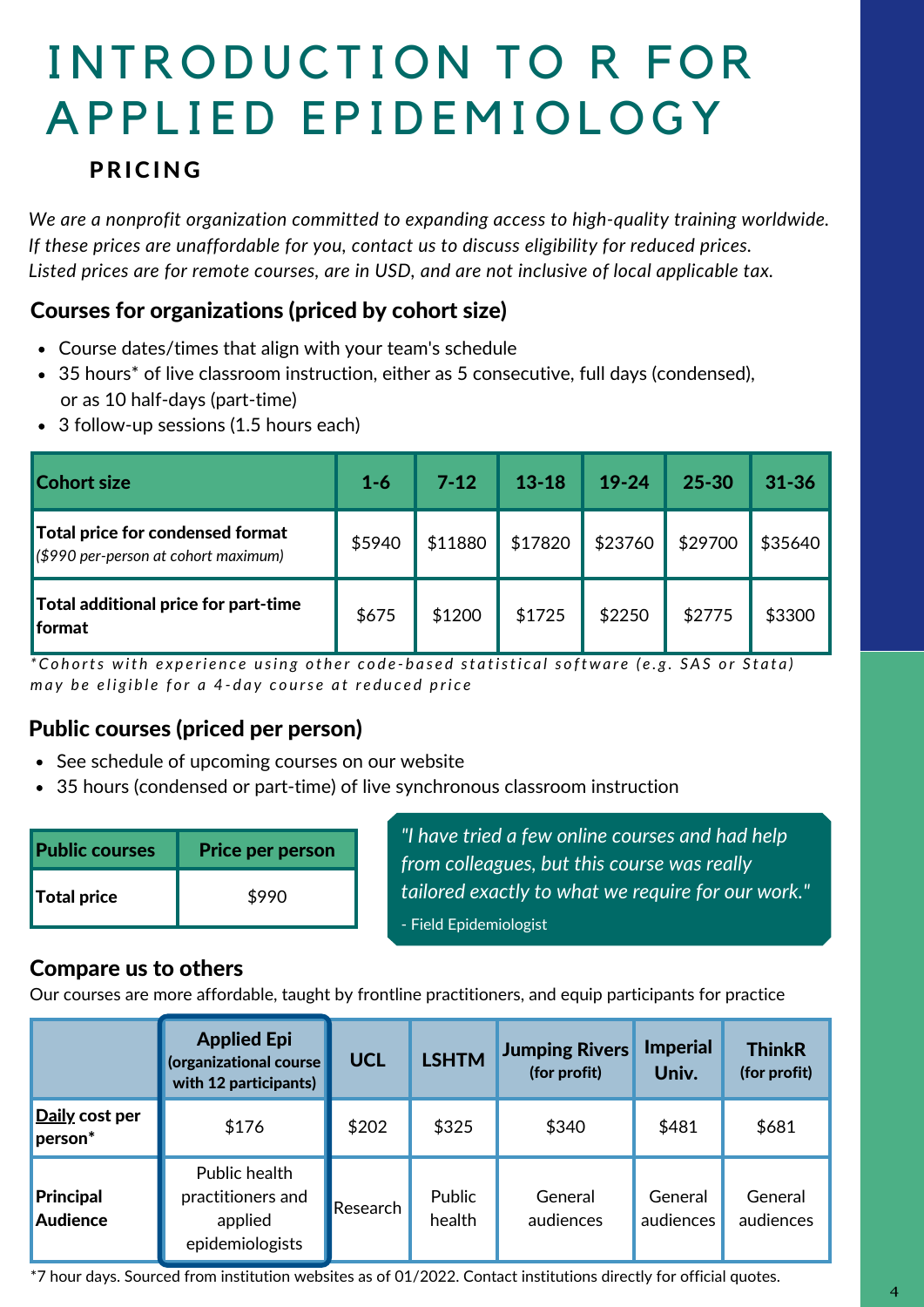# INTRODUCTION TO R FOR A P P L I ED E P I D E M I O L O G Y

#### **CURRICULUM DETAILS**

Participants learn R within outbreak investigation case studies. Modules are 3.5 hours. Contact us to discuss content customization. Curriculum below is subject to change.

| <b>Pre-course</b>                                  | Installation of R, RStudio, and R packages                                                                                                               |  |  |  |  |
|----------------------------------------------------|----------------------------------------------------------------------------------------------------------------------------------------------------------|--|--|--|--|
| Module 1                                           | About R, RStudio projects, scripts, and basic R coding syntax                                                                                            |  |  |  |  |
| <b>Module 2</b>                                    | File management, importing data, and exploratory analysis                                                                                                |  |  |  |  |
| Module 3                                           | Tidy data in public health, core "tidyverse" R functions, and "piping" data                                                                              |  |  |  |  |
| Module 4                                           | Data cleaning (deduplication, filtering rows, selecting and creating new<br>columns, handling dates)                                                     |  |  |  |  |
| Module 5                                           | Grouping data, producing summary statistics, and making report-ready tables                                                                              |  |  |  |  |
| Module 6                                           | Data visualization, building plots with ggplot2 "grammar of graphics" syntax,<br>histograms, scatter/bar/line/box plots, and dynamic plot labels         |  |  |  |  |
| Module 7                                           | Transforming data with pivots and joins, ordinal factors                                                                                                 |  |  |  |  |
| Module 8                                           | Public health data visualization: epidemic curves, heat plots, demographic<br>pyramids; learning to "tinker" and read R documentation; GIS demonstration |  |  |  |  |
| Module 9                                           | Automated reports with R markdown, incorporating routinely-updated data,<br>finding your R user community, getting help                                  |  |  |  |  |
| Module 10                                          | Knowledge synthesis in new case study, R markdown, peer code review                                                                                      |  |  |  |  |
| <b>Sustained</b><br>support<br>(for organizations) | 3 follow-up sessions (1.5 hours each) to help the organization apply R in their<br>specific work context                                                 |  |  |  |  |